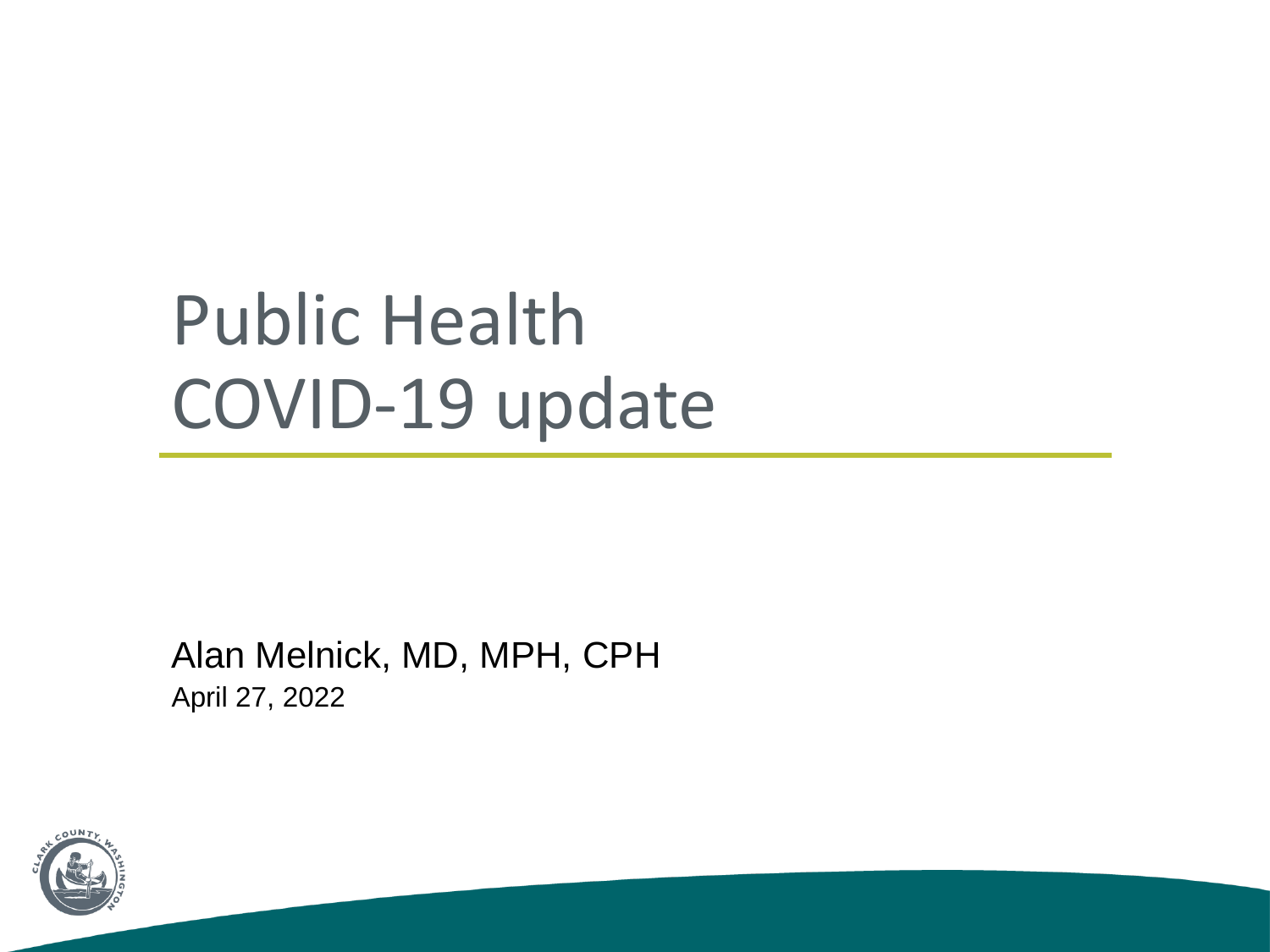# Washington COVID-19 activity

- Statewide COVID-19 case rates are beginning to increase; some counties are seeing higher rates than others.
	- 7-day case rate through April 16 is 101 cases per 100,000 people.
- Statewide hospitalization rates remain low.
	- 7-day hospitalization rate through April 16 is 2.3 admissions per 100,000.

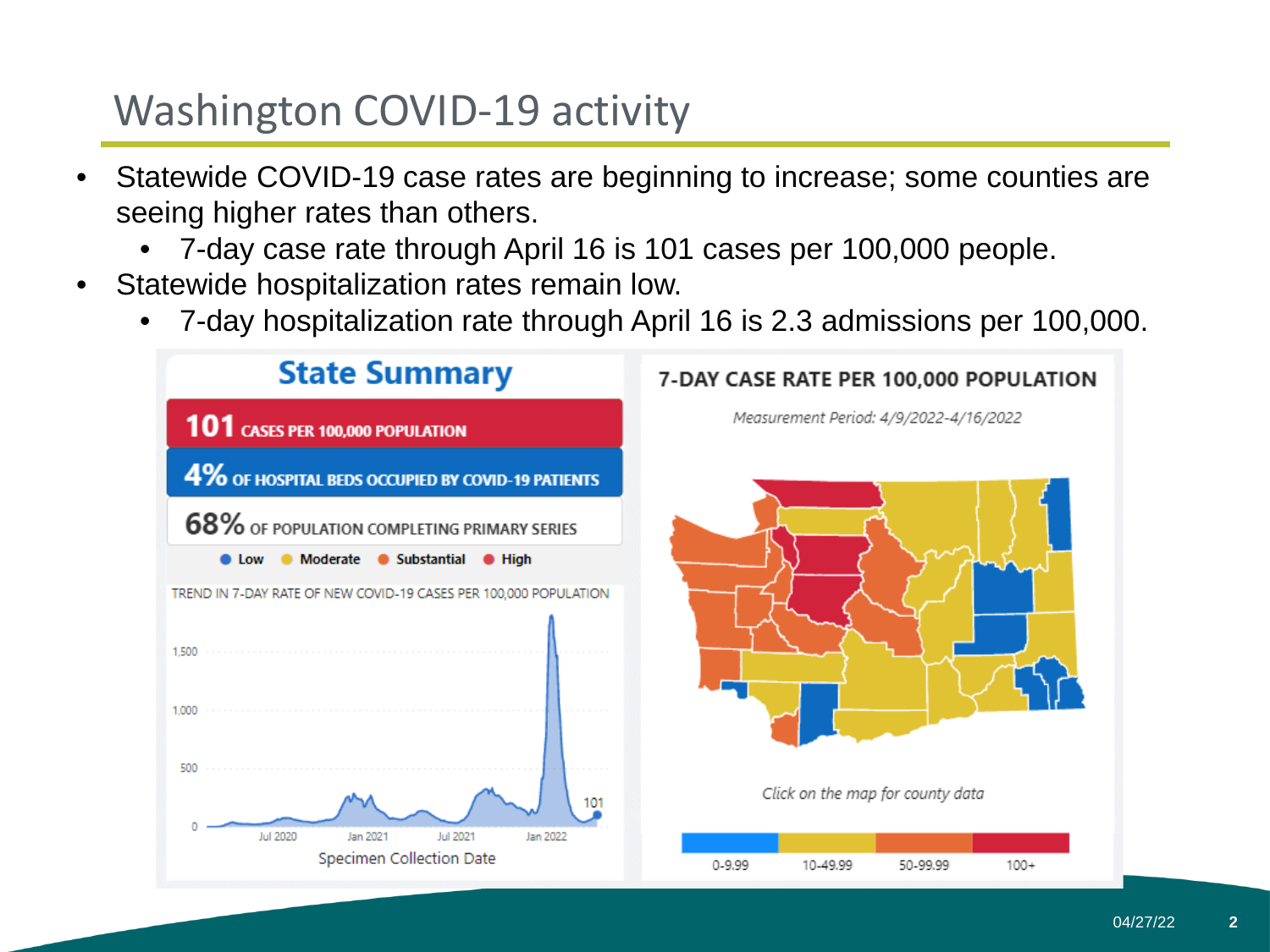# Clark County COVID-19 activity

- Clark County COVID-19 case rates are low but beginning to increase.
	- 7-day case rate through April 16 is 60 cases per 100,000 people.
- Clark County hospitalization rates are low but increased in the last week.
	- 7-day hospitalization rate through April 16 is 2.4 admissions per 100,000.
	- About 5% of hospital beds are occupied by COVID-19 patients.



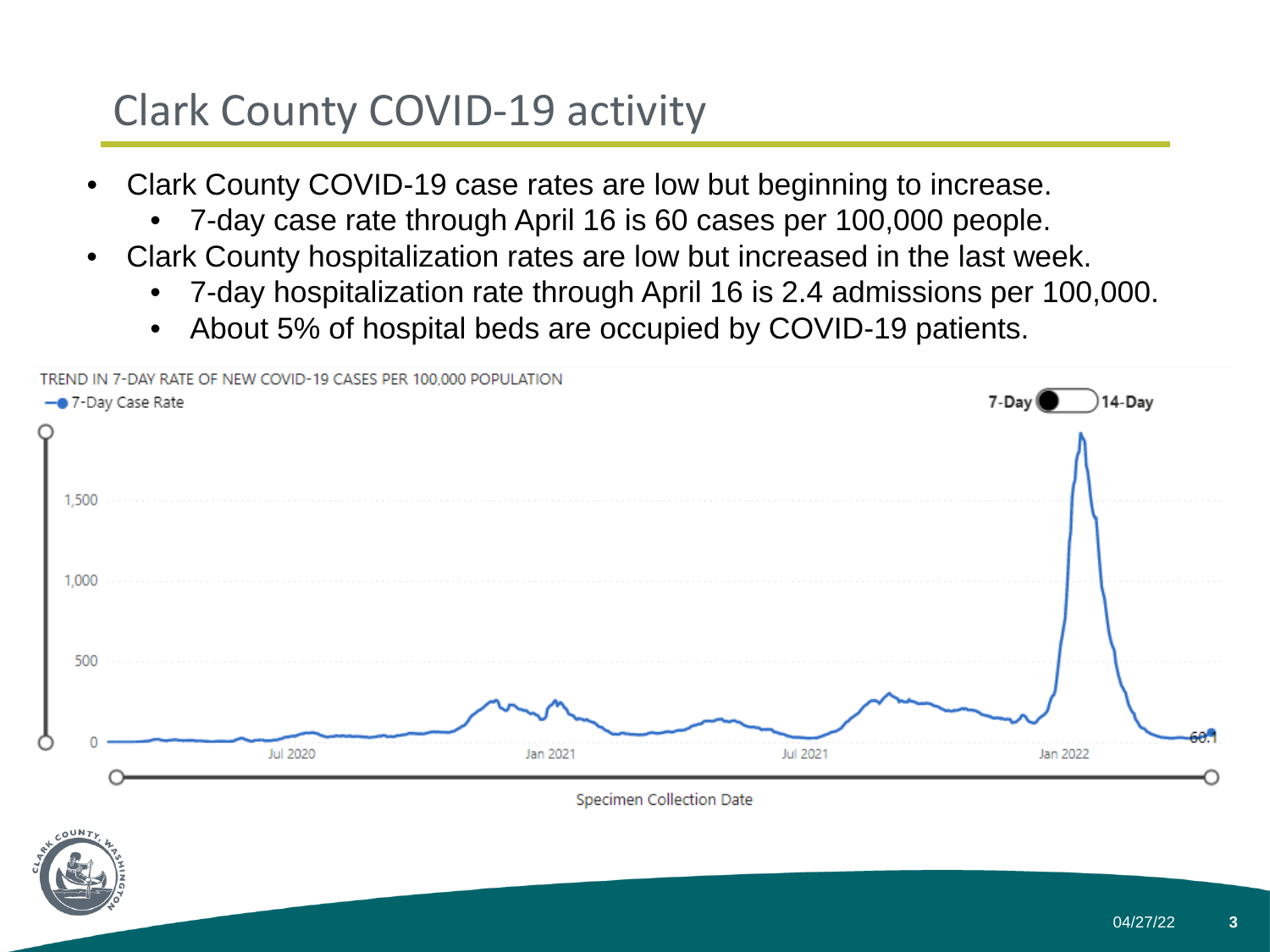#### BA.2

- While rates are low, we are keeping an eye on the omicron BA.2 subvariant, which is causing case numbers to increase elsewhere in the US and the world.
- BA.2 accounts for most COVID-19 cases in the US, according to [CDC](https://covid.cdc.gov/covid-data-tracker/?CDC_AA_refVal=https%3A%2F%2Fwww.cdc.gov%2Fcoronavirus%2F2019-ncov%2Fcases-updates%2Fvariant-proportions.html#variant-proportions).
	- For the week ending April 23, BA.2 accounted for 97% of cases.
		- The new sublineage BA.2.12.1 accounted for 29% of those cases
	- For the week ending April 16, BA.2 accounted for 94% of cases, of which 19% were BA.2.12.1.
- BA.2 also accounts for most cases in Washington, according to [state DOH.](https://doh.wa.gov/sites/default/files/2022-02/420-316-SequencingAndVariantsReport.pdf?uid=6262f90b294c3)
	- For the week ending April 9, BA.2 accounted for 91% of cases.
	- That's up from 84% the previous week and 46% four weeks ago.
	- Due to the time it takes to complete sequencing, the most recent time period is based on a very small number of sequenced cases and likely to be adjusted over time.

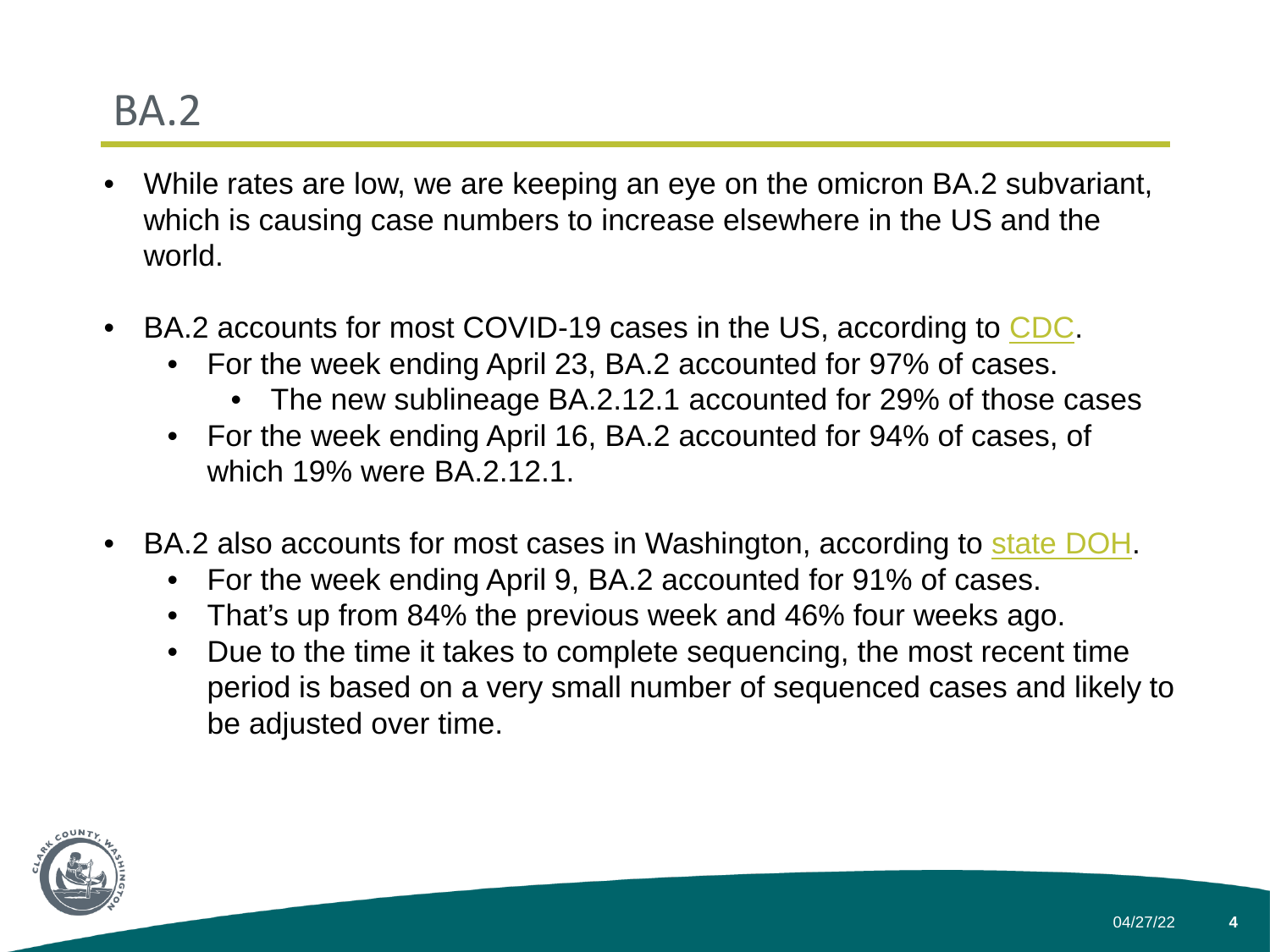# Clark County COVID-19 vaccination

- The number of people getting vaccinated and boosted has stalled.
	- 66% of people 5+ years are fully vaccinated in Clark County
	- 57% of fully vaccinated people 12+ years have received a booster in Clark County.





PERCENT VACCINATED. WITHIN AGE GROUP